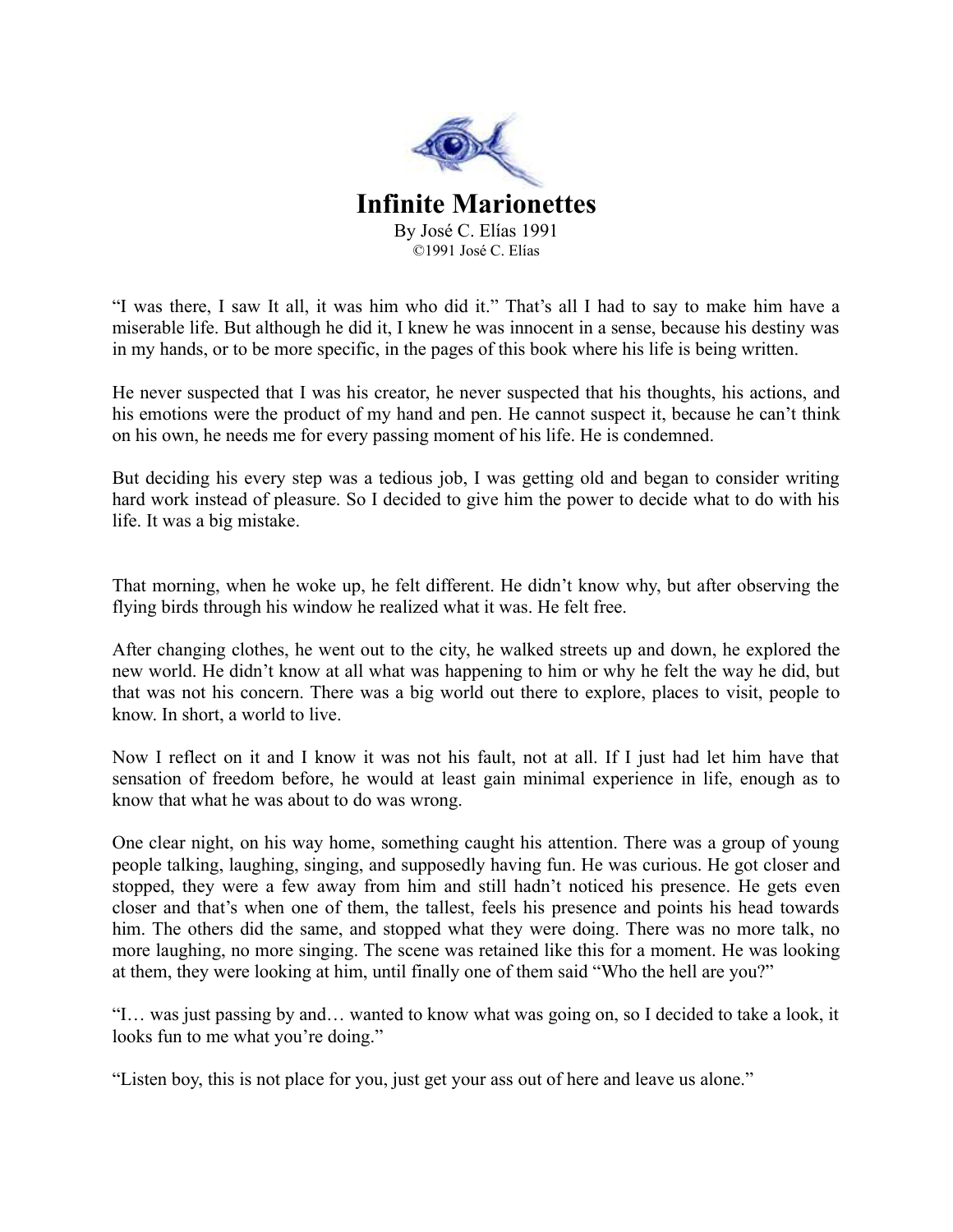"But… but can I at least stay a few minutes, I… I have nothing to do."

At this moment, one of them, the shortest, said to the tallest in a low voice "Hey brother, he says he has nothing to do. Why don't we give him an *honest* job?"

"I don't know, he might be with the law, he might…"

"You're nuts!, he looks, and I'd bet my beer on it, just like a kid; come on, let's give him a try, one more for the jobs doesn't hurt…"

"I owe you a favor, we'll take the kid, but you're responsible for him."

"Hey!, don't worry about it, if there's any trouble with the kid, I'll make sure of giving use to my knife…"

It didn't take the short guy too long to convince him of how good their "good life" was. Next day in the morning they were already training him in the art of robbing. He learned fast. It didn't take him more than a few days to become an expert in this field. He loved to robe the elderly. "It's fun to watch their faces. By the time they notice, they open their mouths, can't let a word out, and their eyes fill up with tears. You've got to love it!"

But fun has its limits. One rainy night, after a "bad working day", he was starving, and some coins is all he needed to get some energy into his stomach. Then, as out of the blue, he saw a man in his fifties walking down the street. "This is it, he will feel sorry he ever came out today…" He waited patiently behind a stone wall. The man was about to pass by. "Stop!!!, give me all you have on you grandpa!"

"Who do you think you are, young man?, I demand respect, get out of my way!"

"Listen old man, I have a nice knife under my sleeve, so why don't you just cooperate and save yourself some time…"

"Uh, do you think I'm afraid of you little bastard!!!???"

That was it. He could feel the blood through his veins, the accelerated heartbeat, his pressure going up. The sky was suddenly illuminated, a thunder could be heard short after. He took the knife, grabbed one of the man's hands on his old back, and applied a subtle pressure with the knife on his throat and said "This is your last chance, just behave and I'll do nothing to you." But this was not ordinary "old man". He forced his way out of the situation by punching him in the face with his free hand and started to run yelling for help with the strength of his tired lungs. There was not use to yell, his voice was just a roar under the violent rain and the blasting sounds of the thunders. The young, outraged man ran after him, and seconds later put his hands on the man, and like animal instinct, cut his throat in the act. He saw blood coming down under the dark sky. He never saw blood like this before; he knew what he had done…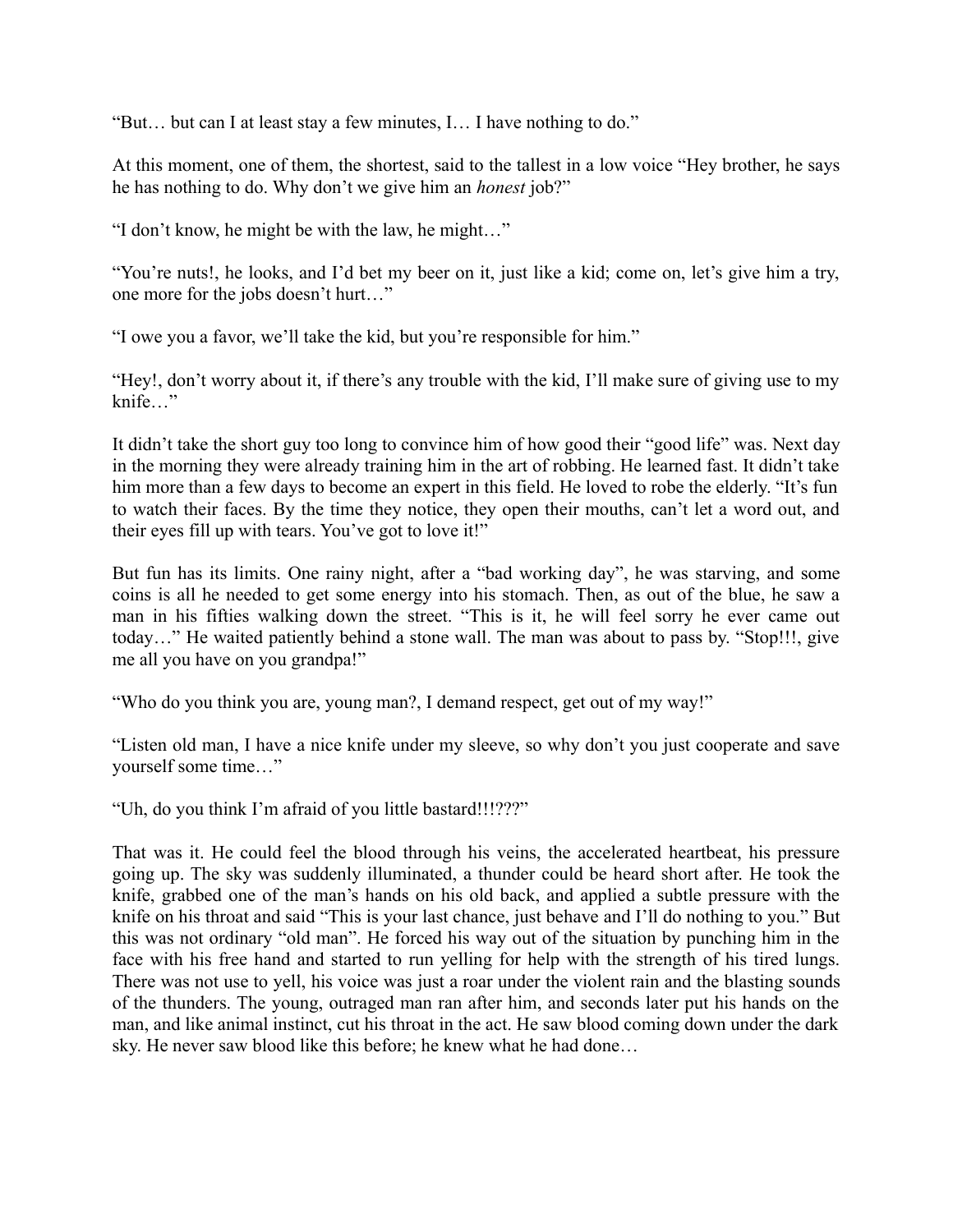He didn't run. His legs wouldn't move. He waited there until people came to see what happened. His body was incapacitated, but his mind was not. "Help me!, help me please!, someone killed this poor man!" Nobody ever saw the knife, nobody ever knew it was him; only I… knew.

That's when I decided to introduce into his manageable mind the idea of coming here and talk with me. There was something I had to do.

"Good afternoon Sir!, can you tell me where can I get a dog like the one you have in your front yard? See Sir, I have nothing in this world, and I would like…"

"I knew you'd like to have a dog already."

"How the hell did you know, just because I asked you about it?"

"No, no my friend, because of the same reason you came here."

"Excuse me Sir, what did you say?"

"Come in, I have something to show you…"

He followed me step by step, until we got into my underground room, full of books. He never saw so many books in his life.

"Wow Sir, are all these your books? Have you read them all? Are they…"

"Sit down in that chair, my son."

He obeyed, he didn't know why but he did. His thoughts were his, but his actions were not. I sat down on a comfortable chair behind my desk, facing him, with a book in front of me.

"Listen my son, I want this to be as brief as possible, it is just too hard for me to end this in such a way after all these years."

"End what Sir? I don't even know you, I don't even…"

"No, but I cannot say the same thing about you. I know every single thing you've ever done from the very first time your eyes saw the light of this world."

"Is this some kind of a joke?"

"No my son. See this book? I want you to take a look at the name on it."

I showed the book from a distance at my nervous creation.

"Hey, that's my name on it!"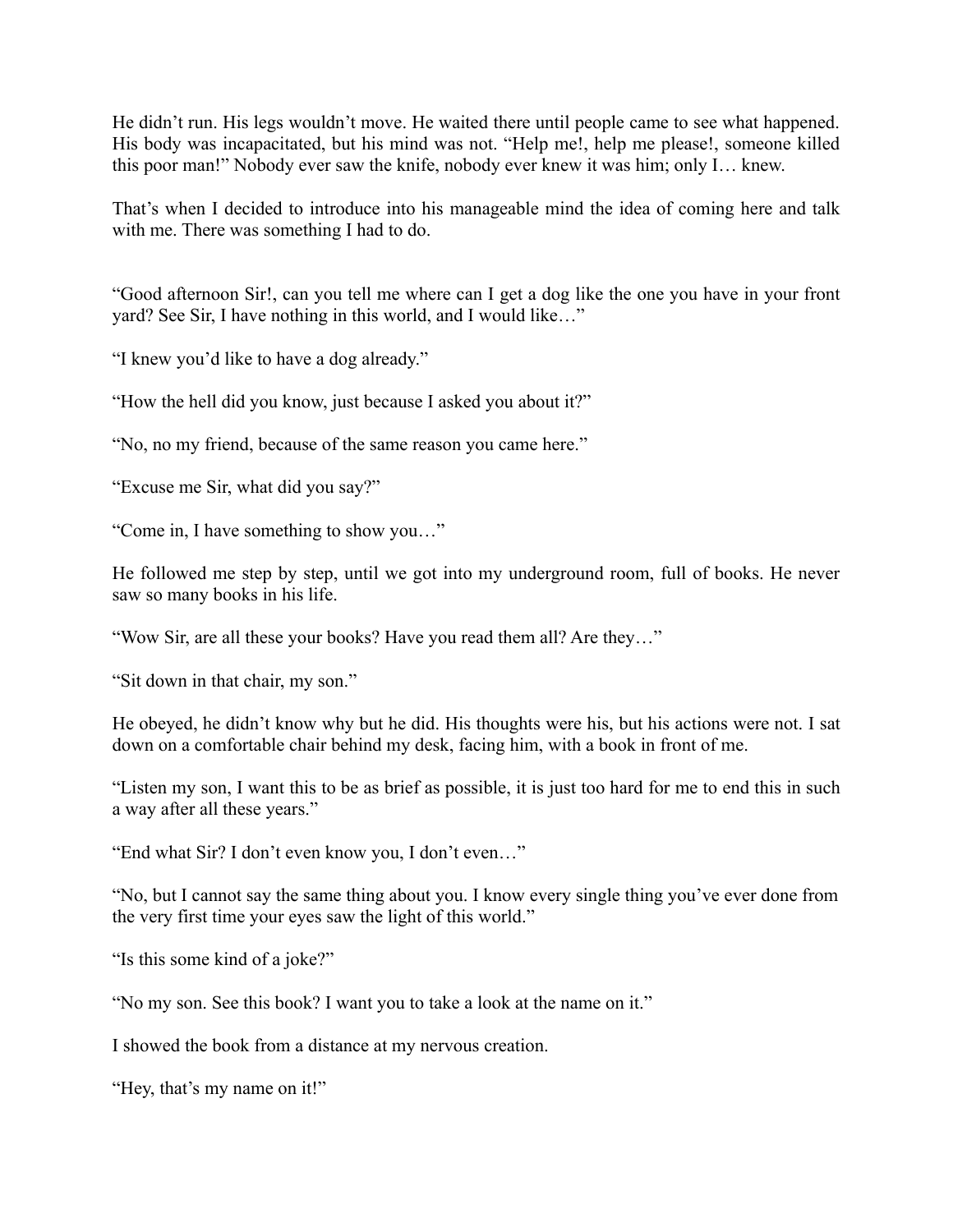"Yes, and all of your thoughts and actions are written in here. This is your life my son; this is your past, your present… and your future."

"I don't believe…"

"One word of what I'm saying…"

"I just want…"

"To get out of here…"

"Why are you…"

"Doing this to… you?"

"What in the world is happening here, what is this, I'm confused, I… I don't know what I'm doing here, I demand…"

He still couldn't move from his chair, for his destiny was already written…

"You my son, yes, my son, are my creation. I created you, I know what you're thinking right now. You're my masterpiece, my great creation, but as soon as I gave you free will, look at what you do; you take the life away from a human being!"

My words hit him so hard in the heart, that now he had no doubt I was telling the truth. But I decided in my book, not to interfere for the rest of the conversation…

"So you… I… I don't know what to say; why, why are you doing this, what are you going to do, what, what!?"

"My son, the why is because I needed to distract my emotions, I'm a lonely person, my life was never the ideal life, but with you… with you I had a son, someone to take care of, someone who gave me a reason to live. The what is that as any other book, there's a beginning, and there's an end…"

"Is… is this the end?"

"I'm afraid yes, my son…"

"But, what's going to happen to me!?, I don't want to… die, I want to live, live, live!!!"

I have to admit it, his words made his way to my heart; but I had to do it. For if I die, the only "legacy" I will leave in this world will be this young man, this poor beast. I want to die with peace within myself. Because of him a life was already lost in this world, but if I stop him now, a lot of damage is going to be avoided. I have to do it.